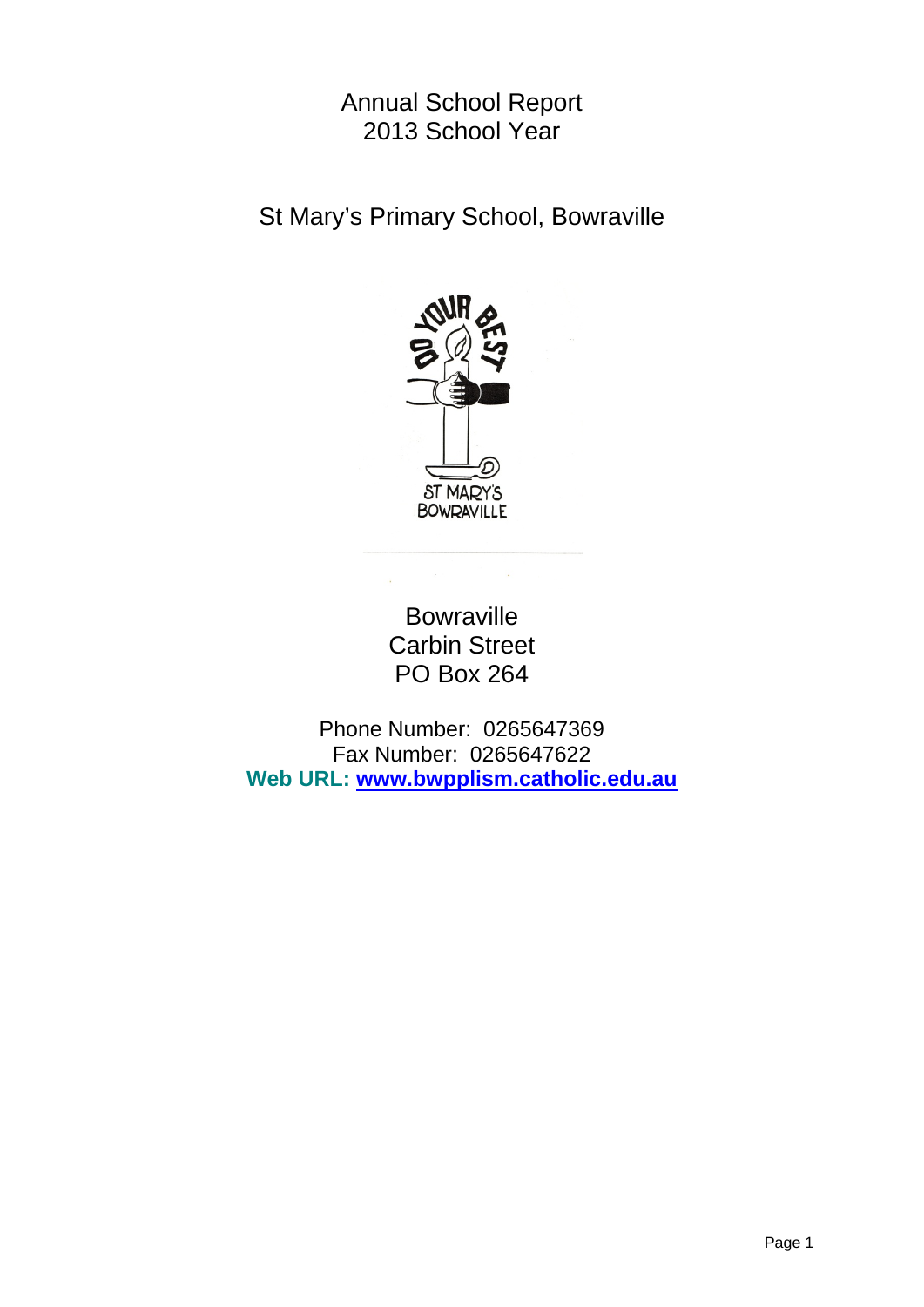# **About This Report**

St Mary's is registered by the Board of Studies (NSW) and managed by the Lismore Catholic Schools Office (CSO), as the 'approved authority' for the Registration System formed under Section 39 of the NSW Education Act 1990.

The *Annual Report to the Parish School Community* for this year provides the parish school community with fair, reliable and objective information about school performance measures and policies, as determined by the Minister for Education.

The *Report* also outlines to the parish school community information about initiatives and developments of major interest and importance to the parish school community and the achievements arising from the implementation of the school's Strategic Management Plan and Annual Plan.

The *Report* demonstrates accountability to the Federal and State Government regulatory bodies, the parish and school community and the Catholic Schools Office. This *Report* has been approved by the CSO which monitors school processes to ensure compliance with all NSW Board of Studies requirements for Registration.

This *Report* complements and is supplementary to school newsletters, year books and other regular communications. The *Report* will be available on the school's website by 30 June 2014 following its submission to the Board of Studies.

The contents of this *Report* may be tabled for discussion at various parent forums and all information is public.

Further information about the school or this *Report* may be obtained by contacting the school on 02 65647369 or by visiting the website at www.bwpplism.catholic.edu.au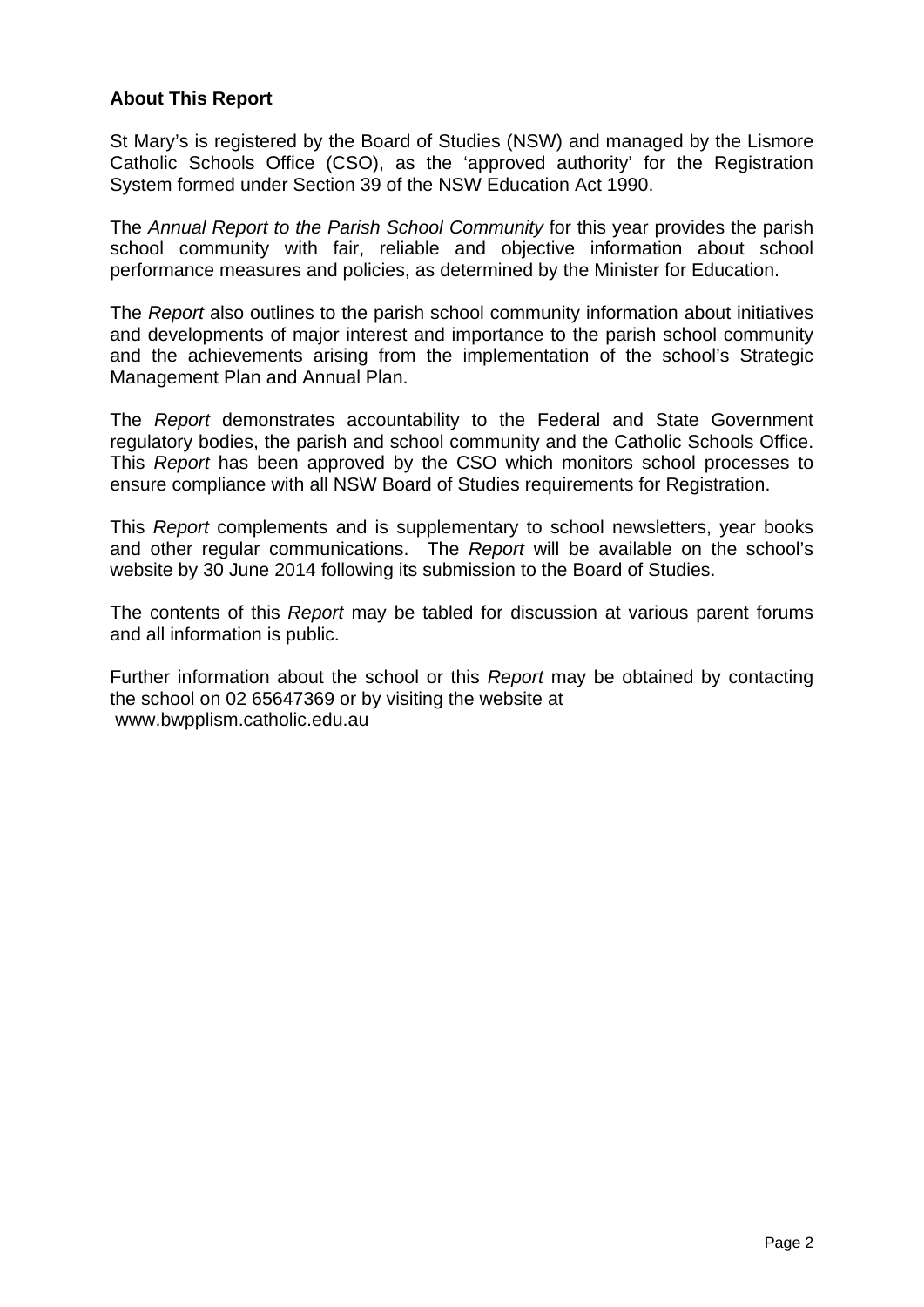## **Principal's Message**

The primary purpose of St Mary's Catholic Primary School is to support the members of the parish community in providing a faith formation for their children. The school fosters a commitment to the individual person and provides opportunities for academic, cultural and sporting achievement. St Mary's offers students a Catholic education based on the teaching of the Church and within the context of a strong faith community.

Our parish school continued to provide many opportunities for the faith and spiritual growth of the students as well as opportunities to excel in academic, cultural and sporting areas. All of these areas combined to ensure that our school's mission was lived out daily in the life of the school.

The students' achievements and accomplishments were showcased throughout 2013. Student work was proudly displayed in classrooms, on school noticeboards, in the school office and on class webpages. School achievement was highlighted and celebrated at many school assemblies. Our focus was to continue to build on the reputation that St Mary's has earned as an exemplary school. The following list provides an indication of the school's academic achievements:

- Our students achieved at significantly higher rates than similar schools throughout Australia.
- Two students attained full-time placement in prestigious Sydney boarding schools.

There were many opportunities throughout the year for our school to be represented at community and cultural events. The following list provides an indication of the school's cultural program and community involvement:

- St Mary's students opened many community events delivering Welcome to Country speeches in Gumbaynggirr.
- St Mary's students excelled in Dance Fever, winning ribbons in various categories.
- Our students participated in the Bellingen and Macksville River Festivals. The students performed stilt-walking and drumming exhibitions.
- The students participated in ANZAC Day march and service.

Students performed well at various sporting events during the year. The following list provides some examples of sporting highlights:

- All students participated in the school's athletics carnival with a team of representatives progressing to Zone honours.
- One student represented our school in the Diocesan Softball team.
- All students participated in the school's cross country carnival and the school hosted the Zone Cross Country.
- All students participated in the school swimming carnival.

There were many people who assisted in the school's quest for excellence. In particular special thanks are extended to the parent body and the school staff for all their generous efforts. St Mary's is indeed blessed to have such dedicated and enthusiastic people supporting the school.

Troy Baker Acting Principal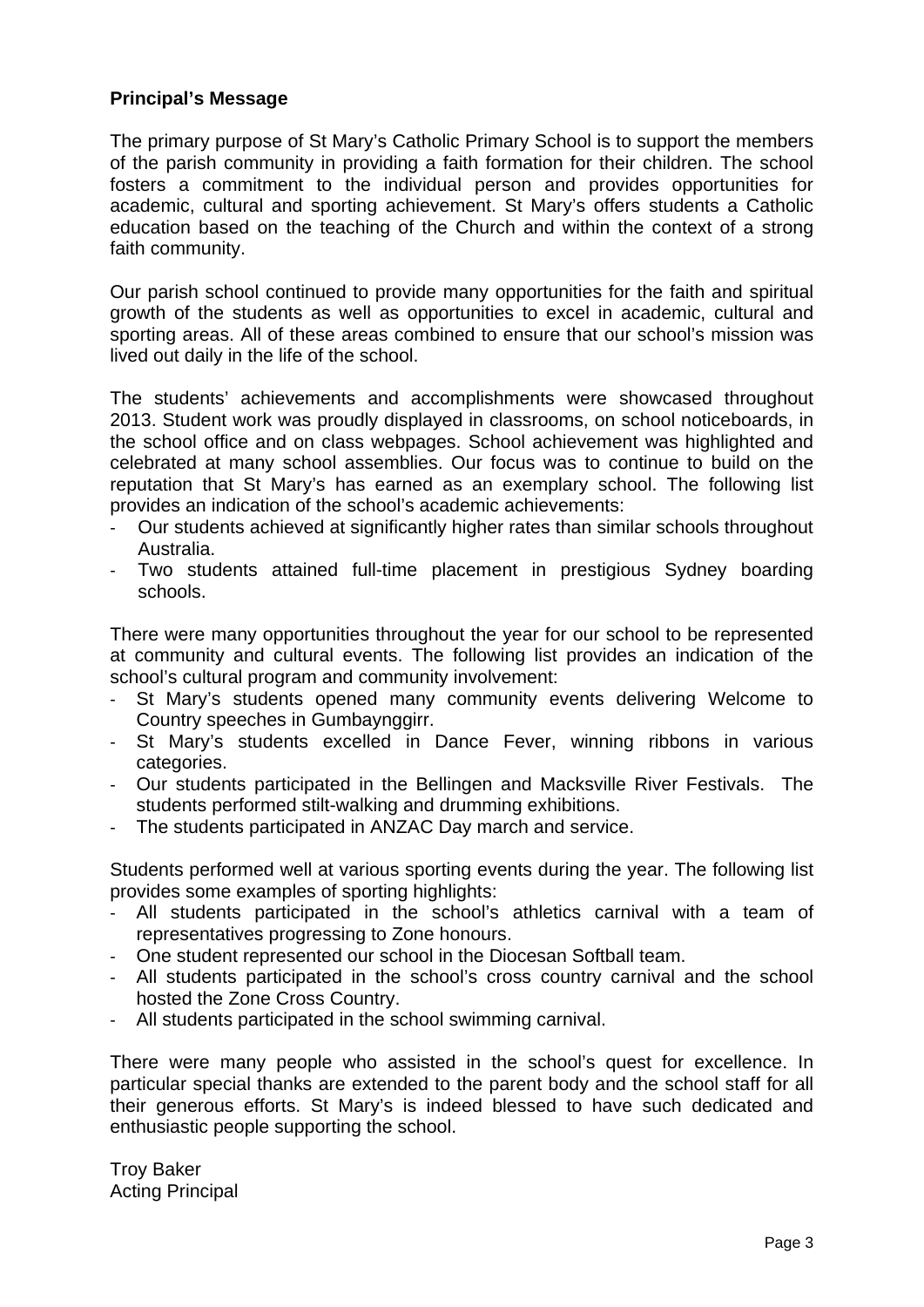# **A Parent Message**

This year has seen many great gains at St Mary's Bowraville. Teachers have been exploring learning in the 21st Century and what that means for our children. There has been significant Professional Learning for staff as they implement the Contemporary Learning Framework to ensure our students are engaged, enabled and empowered.

Significant work has been done in embedding a professional culture within the school. The addition of Professional Learning Teams together with an increased focus on the use of data has been significant in continuing the improvement across all classes.

Michelle Flanders **President** Friends of St Mary's

# **This Catholic School**

St Mary's is located in Bowraville and is part of the Nambucca Valley Catholic Parish which serves the communities of Bowraville, Nambucca Heads and Macksville. School families are drawn from the towns and communities of Bowraville, Nambucca Heads and Macksville.

Last year the school celebrated 109 years of Catholic education.

The Parish Priest Fr Michael Alcock is involved in the life of the school as is Fr. Paul Sullivan of the Aboriginal Catholic Ministry.

St Mary's is a parish School with strong links to the parish family. The school aims to involve the children and their families in the life of the parish through such activities such as:

- participation in monthly Parish Masses;
- involvement in Parish Sacramental programs;
- support of Aboriginal Catholic Ministry programs;
- parishioner participation in school liturgies;
- provision of altar servers for Masses.

The parish school uses the mandated Diocesan Religious Education curriculum and the resource text "To Know, Worship & Love". Catholic life and culture permeate school life with 2.5 hours of religious education taught formally each week. The Diocesan Daily Prayer guidelines support the school's prayer life. The aims and direction of this parish school XX is guided by *Catholic Education in the Diocese of Lismore, the Foundational Beliefs and Practices – The Essential Framework.* This Framework underpins all policy, planning, roles and processes within the parish school. Our aim is to increasingly integrate the essence of this statement into all aspects of parish school life. Religious Education is always given priority in our school and classroom curriculum and planning.

The parish school Mission Statement highlights the nature and calling of the school.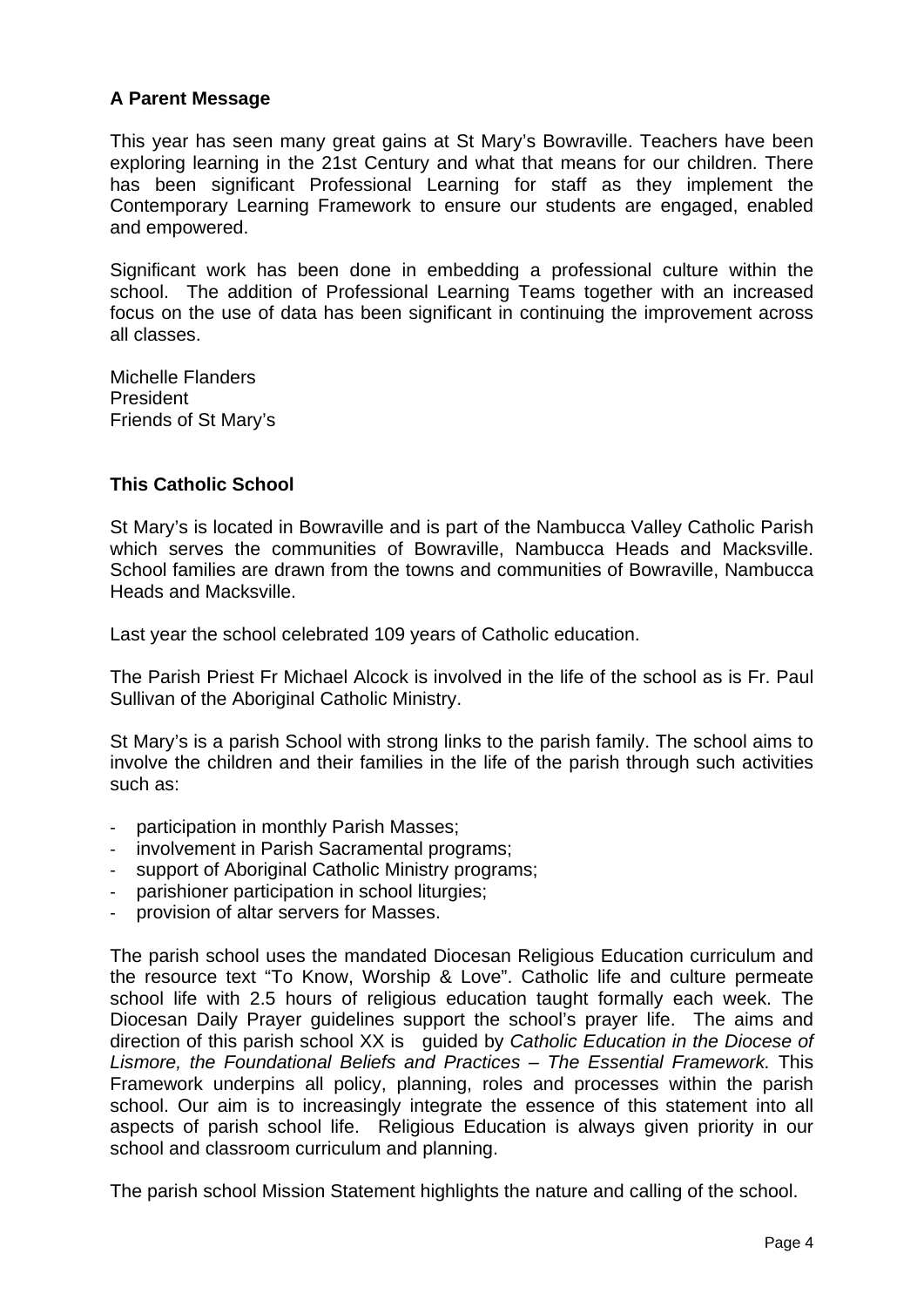St Mary's caters for children from Kindergarten to Year 6. The following table indicates the student enrolment characteristics.

|                                                                                                          | K           | $\overline{1}$ | 2 <sup>1</sup> | $\overline{3}$  | $\overline{\mathbf{4}}$ | $5\phantom{1}$ | $6\phantom{a}$ | <b>TOTAL</b><br>2013 | <b>TOTAL</b><br>2012 |
|----------------------------------------------------------------------------------------------------------|-------------|----------------|----------------|-----------------|-------------------------|----------------|----------------|----------------------|----------------------|
| <b>Male</b>                                                                                              | 3           | $\overline{4}$ | $\overline{2}$ | 3               | 4                       | 1              | $\overline{2}$ | 19                   | 19                   |
| <b>Female</b>                                                                                            | $\mathbf 1$ | 5              | 3              | $\overline{4}$  | $\overline{4}$          | 2              | $\overline{4}$ | 23                   | 28                   |
| Indigenous<br>count included<br>in first two rows                                                        | 2           | 8              | $\overline{4}$ | $6\phantom{1}6$ | $6\phantom{1}$          | $\mathbf 1$    | $\overline{4}$ | 31                   | 38                   |
| <b>LBOTE</b><br>(Language<br>background<br>other than<br>English)<br>count included<br>in first two rows | $\mathbf 0$ | $\overline{0}$ | $\mathbf 0$    | $\overline{0}$  | $\overline{0}$          | $\overline{0}$ | $\mathbf 0$    | $\overline{0}$       | $\overline{0}$       |

# **School Curriculum**

The school provides a comprehensive education program based on and taught in accordance with the Board of Studies syllabuses for Primary Education. The Key Learning Areas (KLAs) are English, Mathematics, Science and Technology, Human Society and its Environment, Creative Arts and Personal Development, Health and Physical Education.

The school continues to work towards developing a  $21<sup>st</sup>$  century pedagogy. This pedagogy will underpin learning across the school, Kindergarten to Year 6. Students' use of ICT is integrated across all KLA's and is used as a tool for researching, communicating, collaborating and creating. Teachers are exploring Web 2 tools to broaden students' access to technology. This is supported by developing pedagogies that encourage collaboration, inquiry, creativity and higher order thinking skills.

At the same time the school understands the importance of knowing the basics as a solid foundation to higher order thinking and as such provides explicit and sequential direct instruction in both literacy and numeracy.

A key feature of the teaching/learning program is not only the integration of cross curricular concepts including indigenous education but also the learning support programs. These specialised programs are provided to support the class teacher and to personalise student learning. Personalised Learning Plans for all indigenous students and a focus on a differentiated curriculum are two areas where this is evident.

Sustainability is a cross curriculum perspective in the school. The development of the school playground as a learning-scape encourages students' authentic learning of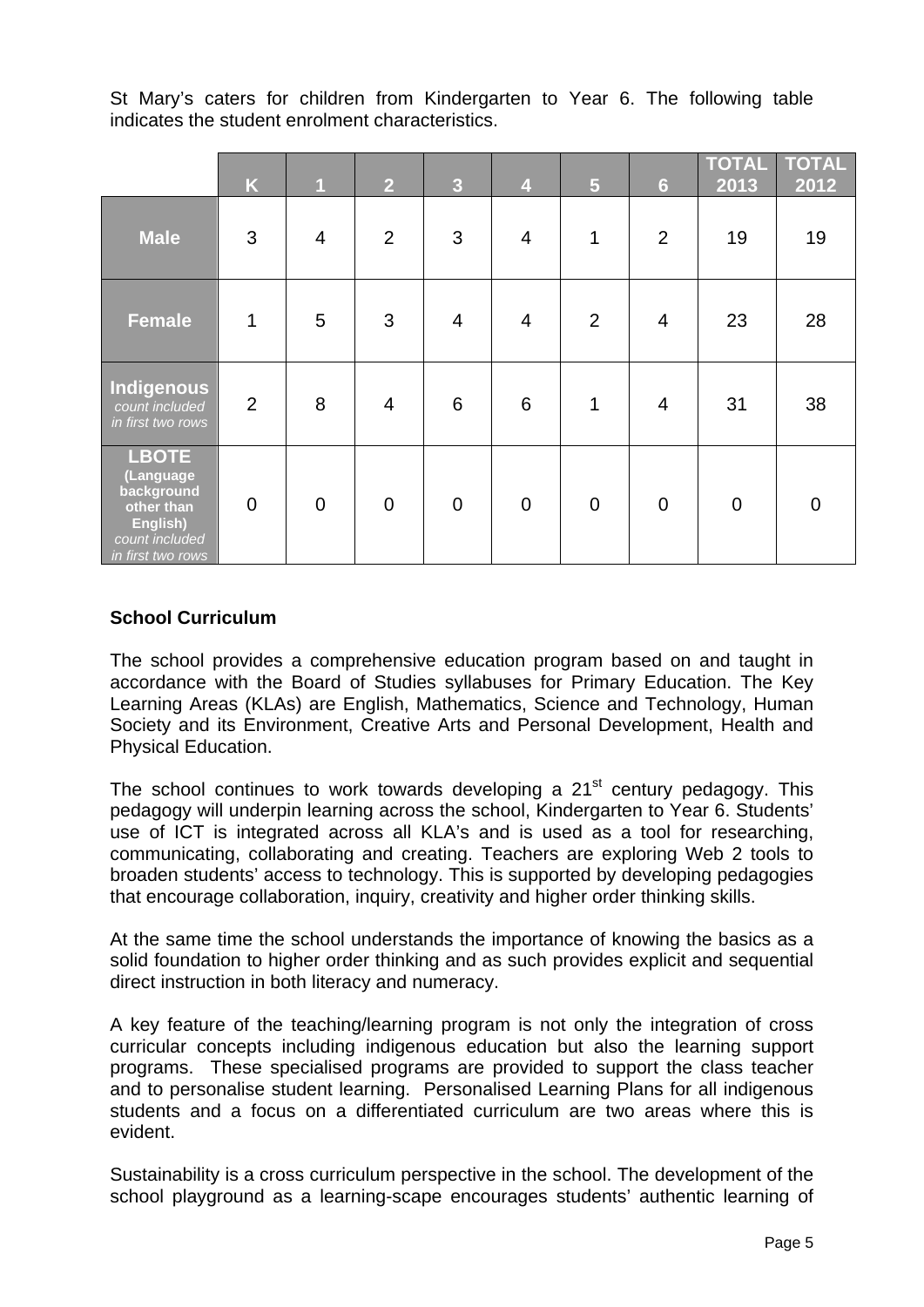sustainability. The provision of water tanks, breezeways, a citrus orchard, bush tucker gardens, butterfly and bird gardens and vegetable gardens all contribute to the embedding of sustainability principles in the operation of the school and provides a platform for learning about sustainability.

The school values the arts as a way of exploring and expressing the inner-self and has implemented African drumming, ceramics, dance programs and Indigenous arts and crafts throughout the year.

## **Student Performance in National Testing Programs**

The school participated in the National Assessment Program Literacy and Numeracy (NAPLAN) with students in Years 3 and 5 tested. In Year 3, 5 students presented for the tests while in Year 5 there were 3 students.

In Literacy there were four elements tested. These were reading, writing, spelling, grammar and punctuation. In Numeracy, students were tested in number, patterns and algebra, measurement, data, and space and geometry.

 In both Year 3 and Year 5 there are six achievement bands with Band 6 being the highest level of attainment in Year 3 and Band 8 the highest in Year 5.

The Commonwealth Government has set minimum acceptable standards for reading, writing and numeracy at particular ages. In Year 3, students who achieve Band 3 or higher have achieved above the minimum standard. In Year 5 those students who achieve at Band 5 and higher have achieved above the minimum standard set by government.

At St Mary's, school and student performance is closely monitored. These tests are one means of gathering data on individual student and school achievement. School staff have participated in Catholic Schools Office information sessions on NAPLAN and SMART 2 Data Analysis workshops.

The following data indicates the percentage of St Mary's students in each band compared to the State percentage.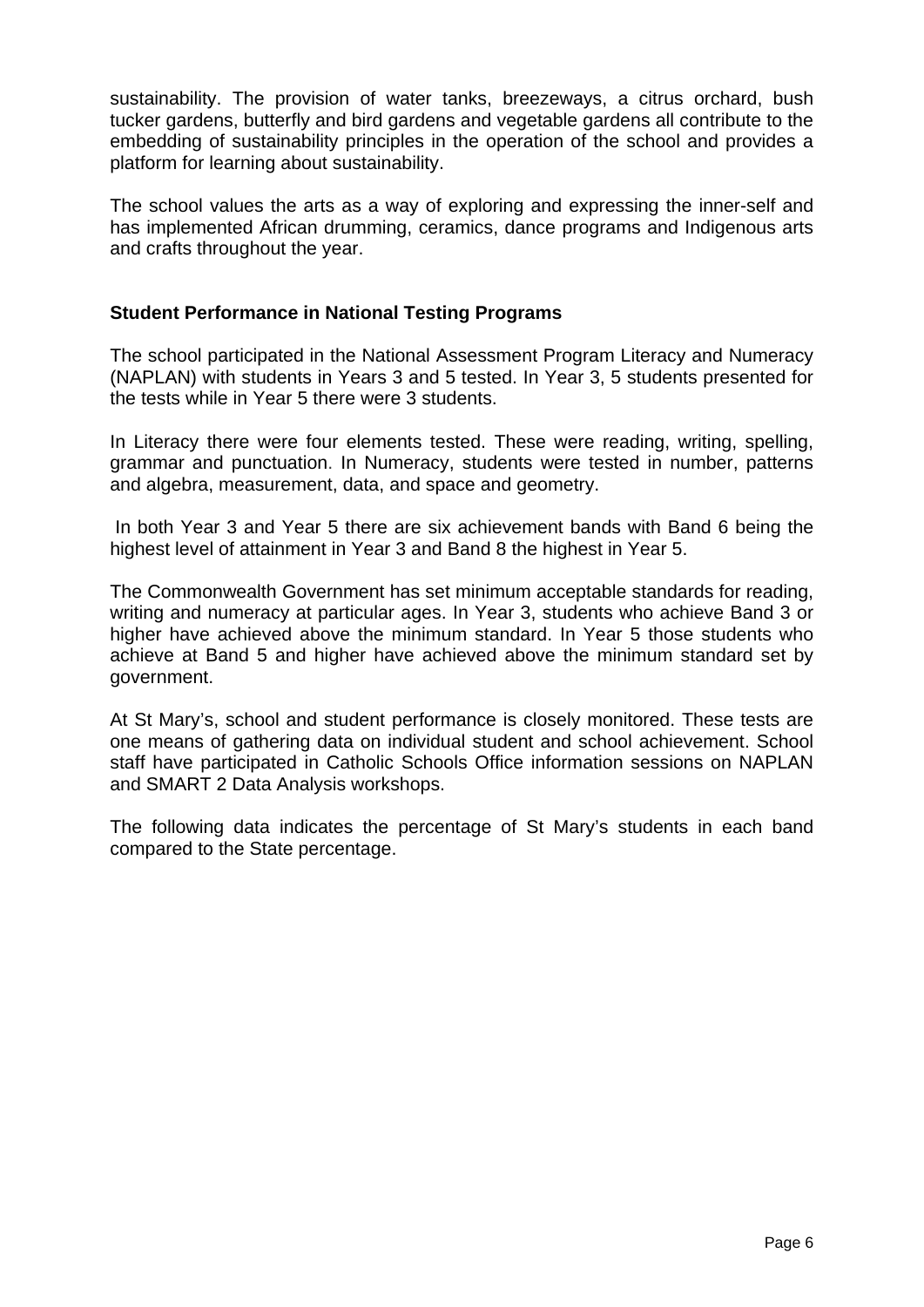# Year 3 NAPLAN Results in Literacy and Numeracy

| Year <sub>3</sub>                                           | Percentage of students in Bands 1 to 6<br><b>BAND</b> |        |       |                               |       |        |       |        |       |        |       |        |
|-------------------------------------------------------------|-------------------------------------------------------|--------|-------|-------------------------------|-------|--------|-------|--------|-------|--------|-------|--------|
| <b>NAPLAN</b>                                               | $6\overline{6}$                                       |        |       | 5<br>3<br>$\overline{2}$<br>4 |       |        |       |        | 1     |        |       |        |
| <b>Results in</b><br><b>Literacy and</b><br><b>Numeracy</b> | State                                                 | School | State | School                        | State | School | State | School | State | School | State | School |
| <b>Reading</b>                                              | 27.9                                                  | 0.0    | 18.7  | 0.0                           | 24.6  | 33.3   | 16.3  | 16.7   | 9.7   | 33.3   | 2.8   | 16.7   |
| <b>Writing</b>                                              | 17.2                                                  | 0.0    | 37.0  | 20.0                          | 23.1  | 0.0    | 15.2  | 40.0   | 5.5   | 40.0   | 2.0   | 0.0    |
| <b>Spelling</b>                                             | 25.3                                                  | 0.0    | 24.3  | 20.0                          | 22.8  | 20.0   | 17.6  | 40.0   | 5.6   | 0.0    | 4.4   | 20.1   |
| <b>Grammar and</b><br><b>Punctuation</b>                    | 30.7                                                  | 0.0    | 23.7  | 20.0                          | 20.7  | 40.0   | 14.2  | 20.0   | 7.5   | 20.0   | 3.2   | 0.0    |
| Number,<br><b>Patterns and</b><br>Algebra                   | 15.3                                                  | 0.0    | 70.3  | 0.0                           | 31.6  | 50.0   | 18.5  | 50.0   | 12.2  | 0.0    | 5.2   | 0.0    |
| Measurement,<br>Data, Space<br>and Geometry                 | 12.3                                                  | 0.0    | 29.5  | 0.0                           | 22.2  | 33.3   | 23.9  | 50.0   | 7.7   | 16.7   | 4.4   | 0.0    |
| <b>Numeracy</b>                                             | 14.0                                                  | 0.0    | 24.8  | 0.0                           | 28.7  | 66.7   | 21.5  | 33.3   | 8.3   | 0.0    | 2.8   | 0.0    |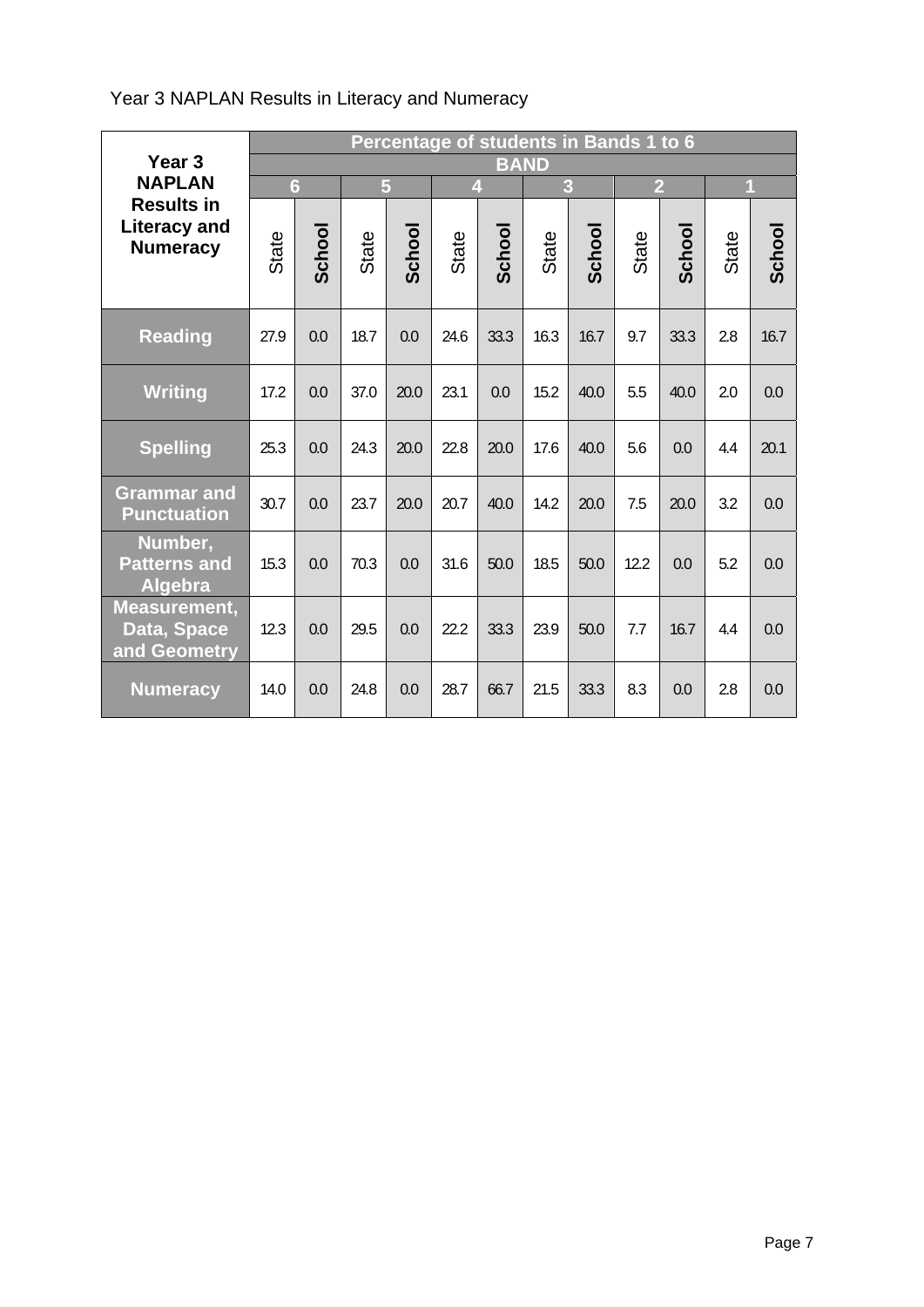# Year 5 NAPLAN results in Literacy and Numeracy

| Year <sub>5</sub>                                           | Percentage of students in Bands 3 to 8<br><b>BAND</b> |        |       |        |       |        |       |                  |                         |        |                |        |
|-------------------------------------------------------------|-------------------------------------------------------|--------|-------|--------|-------|--------|-------|------------------|-------------------------|--------|----------------|--------|
| <b>NAPLAN</b>                                               | 8                                                     |        | 7     |        | 6     |        | 5     |                  | $\overline{\mathbf{4}}$ |        | $\overline{3}$ |        |
| <b>Results in</b><br><b>Literacy and</b><br><b>Numeracy</b> | State                                                 | School | State | School | State | School | State | School           | State                   | School | State          | School |
| <b>Reading</b>                                              | 15.3                                                  | 0.0    | 22.1  | 0.0    | 28.9  | 50.0   | 22.6  | 50.0             | 9.4                     | 0.0    | 1.8            | 0.0    |
| <b>Writing</b>                                              | 7.8                                                   | 0.0    | 15.2  | 0.0    | 29.7  | 50.0   | 32.3  | 0.0              | 8.8                     | 50.0   | 6.3            | 0.0    |
| <b>Spelling</b>                                             | 13.2                                                  | 0.0    | 24.7  | 0.0    | 27.3  | 50.0   | 21.1  | 50.0             | 8.1                     | 0.0    | 5.5            | 0.0    |
| <b>Grammar and</b><br><b>Punctuation</b>                    | 19.0                                                  | 0.0    | 23.1  | 0.0    | 22.3  | 0.0    | 21.8  | 100.<br>$\Omega$ | 9.3                     | 0.0    | 4.6            | 0.0    |
| Number,<br><b>Patterns and</b><br><b>Algebra</b>            | 15.8                                                  | 0.0    | 12.9  | 0.0    | 24.8  | 50.0   | 24.7  | 50.0             | 17.0                    | 0.0    | 4.7            | 0.0    |
| <b>Measurement,</b><br>Data, Space<br>and Geometry          | 13.8                                                  | 0.0    | 19.3  | 0.0    | 25.7  | 50.0   | 24.0  | 50.0             | 10.6                    | 0.0    | 6.7            | 0.0    |
| <b>Numeracy</b>                                             | 14.8                                                  | 0.0    | 13.0  | 0.0    | 26.4  | 0.0    | 25.7  | 100.<br>$\Omega$ | 15.1                    | 0.0    | 5.1            | 0.0    |

Due to the extremely small cohorts it has been difficult to obtain reliable data as to the effectiveness of Literacy and Numeracy interventions. However in terms of growth, students have made positive gains in Writing, Spelling and Numeracy. This is evidenced by larger percentages of our students attaining scores above the National Minimum Standard and increasing numbers scoring in the higher bands.

Our results in Numeracy continue to be very pleasing due to individualised learning plans especially for Indigenous students.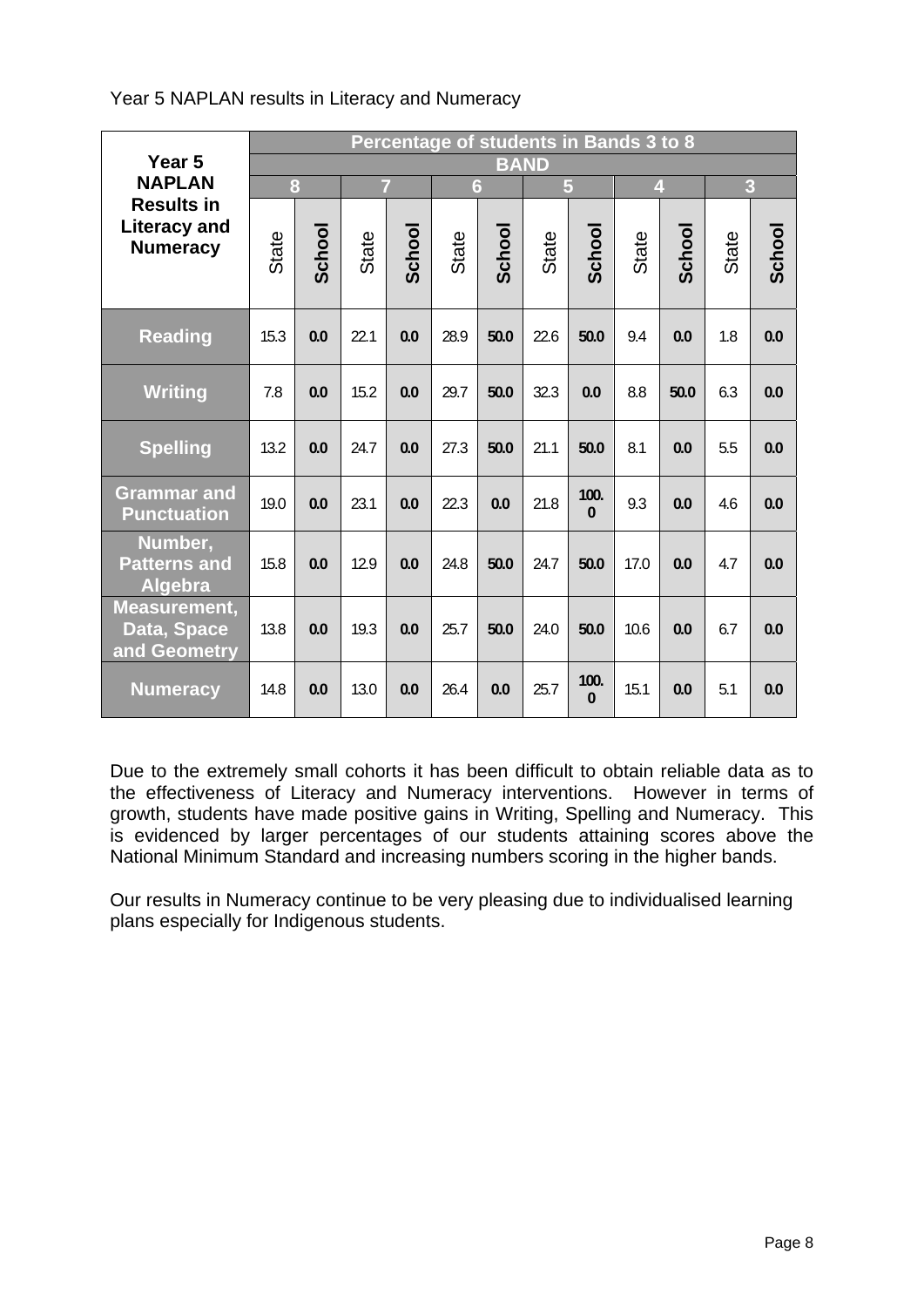# **Teacher Standards and Professional Learning**

|                | <b>Teacher Qualifications / Staff Profile</b>                                                                                                         | <b>Number of</b><br><b>Teachers</b> |
|----------------|-------------------------------------------------------------------------------------------------------------------------------------------------------|-------------------------------------|
| $\mathbf{1}$ . | Those having formal qualifications from a recognised<br>higher education institution or equivalent.                                                   |                                     |
| 2.             | Those having graduate qualifications but not a formal<br>teaching qualification from a recognised higher<br>education institution or equivalent.      | 0                                   |
| 3.             | Those not having qualifications described in 1 or 2<br>above but having relevant successful teaching<br>experience or appropriate relevant knowledge. | 0                                   |
| 4.             | Teachers with recognised qualifications to teach<br>Religious Education.                                                                              | $\overline{2}$                      |
| 5.             | Number of staff identifying as indigenous employed at<br>the school.                                                                                  | 9                                   |
| 6.             | Total number of non-teaching staff employed in the<br>school.                                                                                         | 12                                  |

All teachers have been involved in professional development activities during the year. These activities are designed to develop the skills and understandings of staff so as to improve student outcomes. Professional development can take many forms including whole-staff development days, subject specific in-services, meetings and conferences.

Whole- staff development day professional learning activities in 2013 were:

| <b>Staff Development Days</b> | Term           | <b>Presenter</b>                |
|-------------------------------|----------------|---------------------------------|
| <b>Primary Connections</b>    |                | Primary<br>connections          |
| <b>Australian Curriculum</b>  | $\overline{2}$ | Troy Baker /<br>Jane Paton      |
| <b>Australian Curriculum</b>  | 3              | Troy Baker /<br>Jane Paton      |
| <b>Australian Curriculum</b>  | 4              | <b>Staff Leadership</b><br>Team |

Additionally staff attended either singly or in groups a range of professional development opportunities including:

- Leader of Pedagogy
- Peer 2 Peer
- K-6 Numeracy Continuum Workshops 1 and 2
- Science and Technology workshops
- Data Analysis
- QuickSmart Numeracy and Literacy
- Best Start training
- K-2 Learning Plans

The professional learning expenditure has been calculated at \$6585 per staff member. This figure has been calculated by CSO and reflects expenditure on casual release days and professional development activities in particular categories.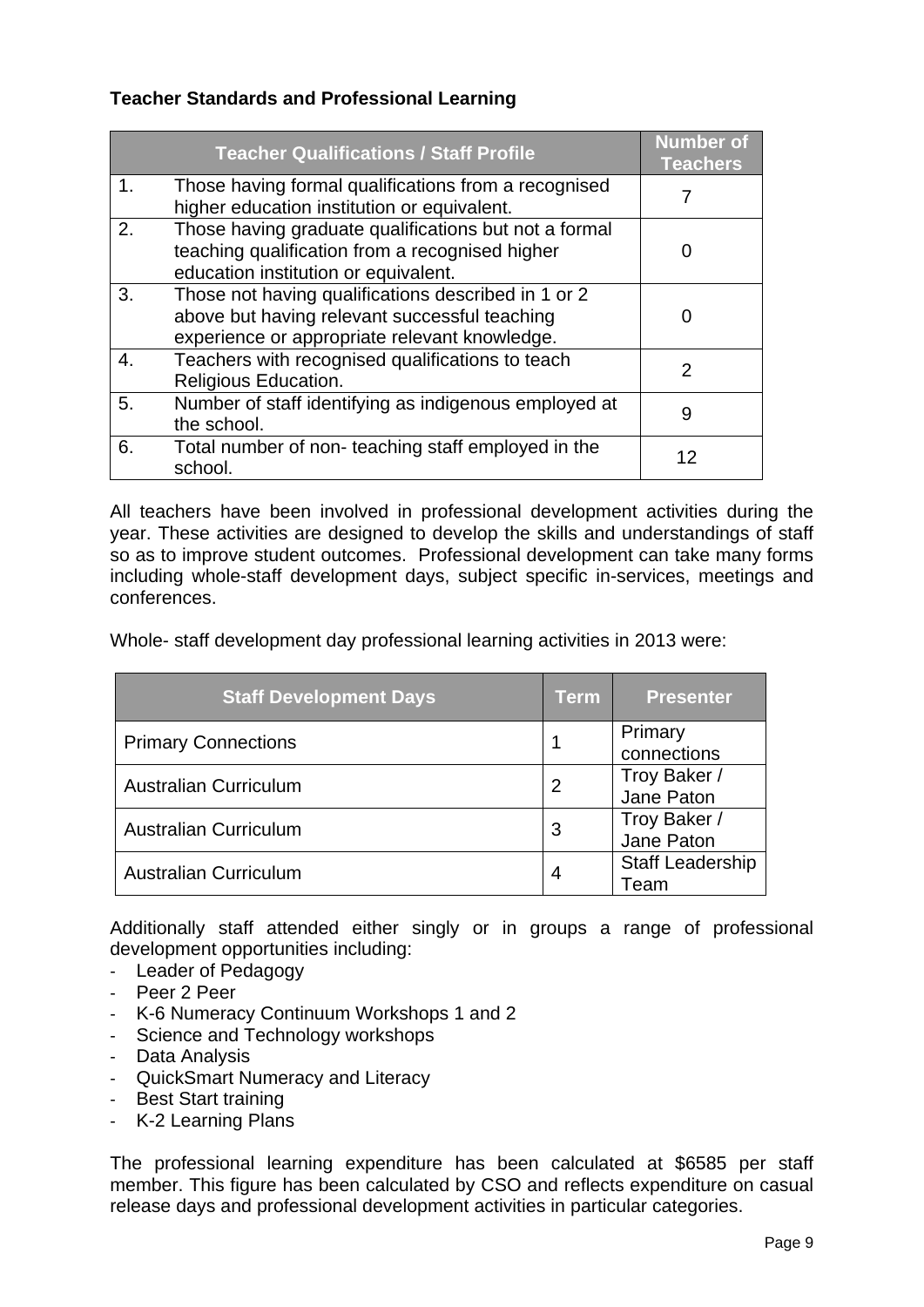#### **Teacher Attendance and Retention**

The average teacher attendance figure is 95.99%. This figure is provided to the school by the CSO.

#### **Student Attendance**

School attendance is always high. The Class Roll is marked every day and rolls are checked each term. Unexplained absences are followed up promptly by classroom teachers. Parents are requested to provide a note to the teacher immediately the child returns to school otherwise a phone call is made. The principal is made aware of sustained student absences or absences reflecting a pattern. In these situations the principal or delegated staff member contacts the parent/guardian. Parents are encouraged to arrange medical and other necessary appointments outside school hours. Prolonged periods of absence occur from time-to-time for various reasons. In these cases students and their parents meet with the principal to discuss their leave request. Any concerning pattern of absence is followed up by the School Parent Liaison Officer.

The average student attendance rate for the school during 2013 was 87.2 percent. School attendance rates disaggregated by Year group are shown in the following table.

| <b>Attendance</b><br>rates by<br>Year group | <u>Kindergarten</u><br>P<br>Year |       | $\mathbf{\Omega}$<br>Year | S<br>Year | न<br>Year | $\mathbf{D}$<br>Year | $\circ$<br>Year |
|---------------------------------------------|----------------------------------|-------|---------------------------|-----------|-----------|----------------------|-----------------|
|                                             | 80.9%                            | 86.7% | 82.7%                     | 84.2%     | 89.9%     | 80.9%                | 95.5%           |

## **School Policies**

School policies are reviewed regularly. In 2013 the following policies were reviewed, updated or newly created:

- Student Anti-Bullying Policy
- Child Protection Policy
- Behavioural Management Policy
- Bus Policy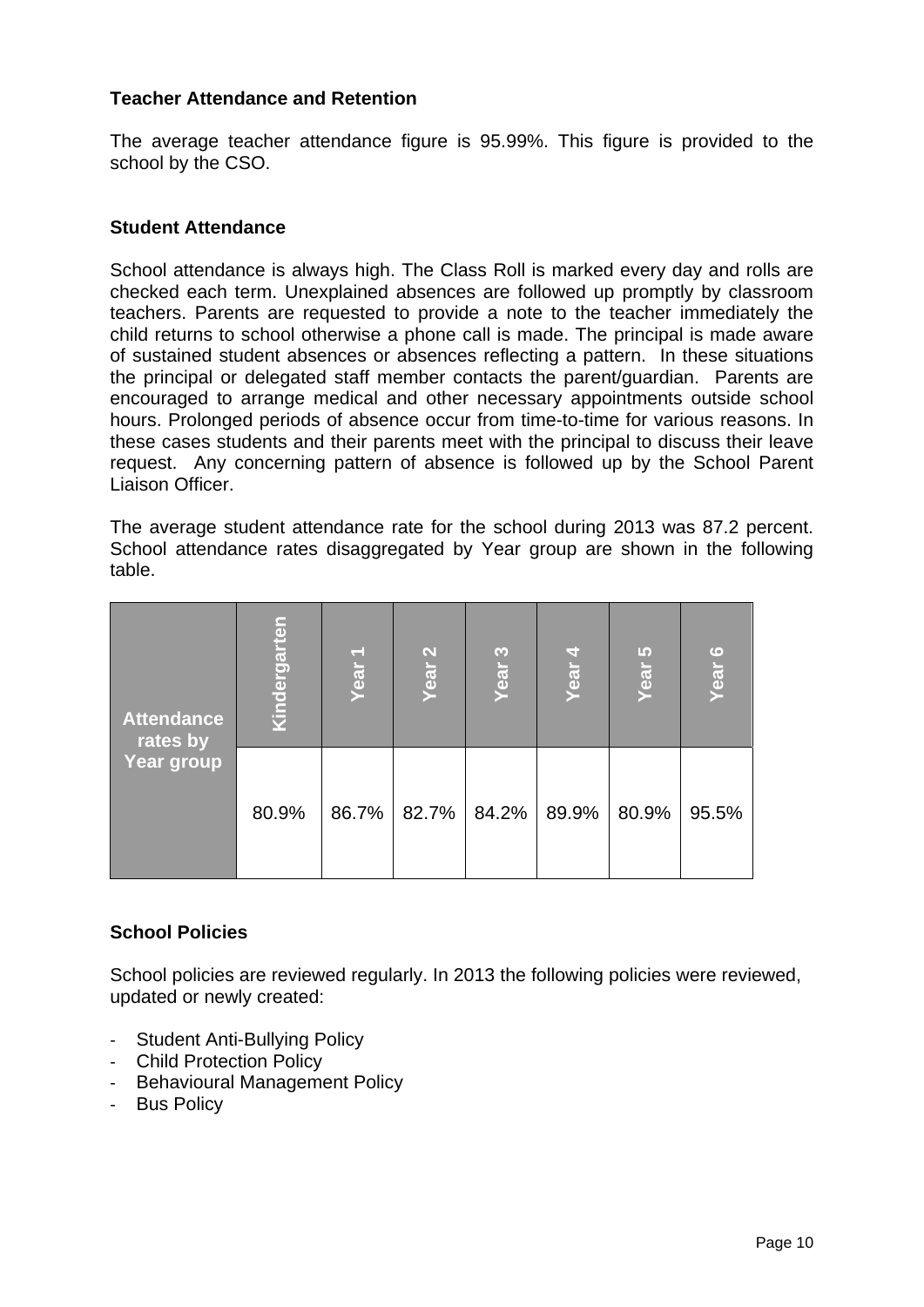# **Enrolment Policy**

Every new enrolment at St Mary's requires parents to attend an enrolment interview. The interview provides an opportunity to learn more about the educational experience provided by the school, specific school procedural policies and current school expectations.

Preference for enrolment is given to children of baptised Catholics. It is a condition of enrolment that all children will participate in class religion lessons and activities, as well as prayer celebrations and school and class Masses.

Children who turn five by 30 June are eligible to apply for enrolment in Kindergarten. Enrolments for Kindergarten children are called for in the year before commencement. Other enrolments are accepted throughout the year if there are vacancies in the classes concerned.

A copy of the enrolment policy is located in the school office or it can be accessed on the school's website. The School Enrolment Policy explains the Parish enrolment guidelines.

## **Student Welfare Policy, Pastoral Care Policy**

The school's Pastoral Care Policy is based on the principles of restorative justice and procedural fairness. The policy reflects the vision and mission of the Catholic Church and is characterised by safety, trust and mutual respect. Pastoral Care is the integration of the academic, social and religious dimensions of a school's energy so that an atmosphere of care prevails within the school community. To live out this policy the school has adopted various programs aimed at helping students value themselves and experience well-being. These include programs focussing on selfesteem, social relationships, moral development, vocational awareness, sexuality, anti-bullying, drug awareness, health and personal safety. The school's pastoral care program has been developed in consultation with staff, parents and students.

## **Discipline Policy**

The principles of restorative justice are embedded in the school's Behaviour Management Policy. These principles include acknowledging the inevitability of conflict and hurt in relationships, working towards healing by repairing relationships, learning and growing from experience. The policy is regularly communicated to all members of the school community. Students, staff and parents have a clear understanding of the expectations articulated through this policy and are supportive of the need to provide a safe and caring learning environment. The policy acknowledges teacher and student rights and responsibilities, and is based on the Gospel teachings of love for self and others.

## **Complaints and Grievance Policy**

The school policy is based on procedural fairness and recognises that parents and caregivers must have access to processes that allow them to resolve concerns in a supportive and conciliatory environment. Any concerns raised are responded to promptly and fairly, and confidentiality is always maintained. The policy is available at the front office or from the school's website.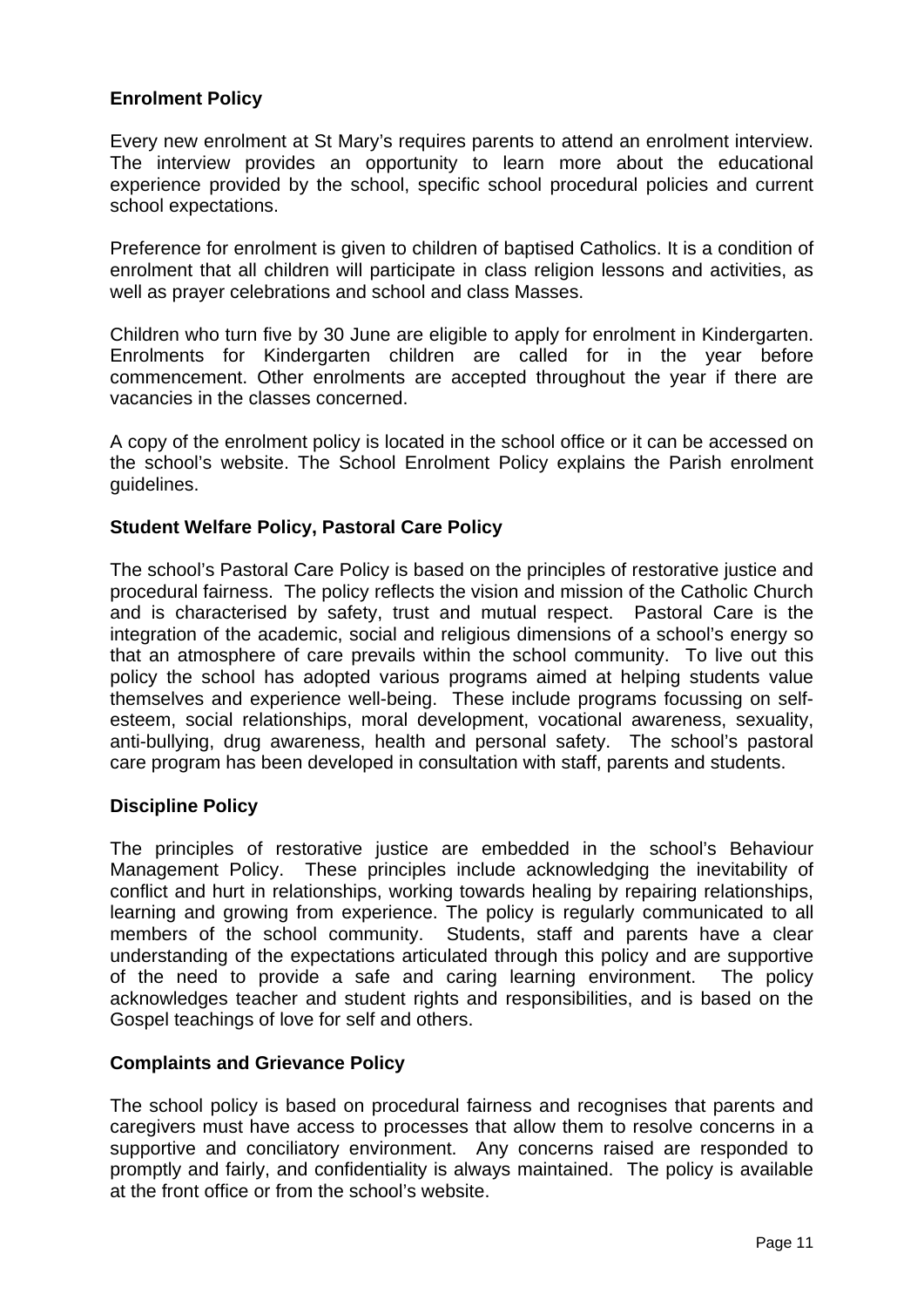# **School Determined Improvement Targets**

Each year the school develops an Annual Plan drawn from the five-year Strategic Plan. 2013 was a very rewarding year. Listed below are a number of goals and priorities that the school focused on during the year. The parish school's main goals and priorities were to:

- continue to invest in building staff capacity to meet the changing needs of our students;
- develop Professional Learning Teams that have continued focus on the learning needs of students;
- consolidate our understanding and implementation of the Australian curriculum;
- build collaborative learning initiatives across cohorts;
- develop our capacity to differentiate curriculum for all students.

## **Initiatives Promoting Respect and Responsibility**

The school ensures that at every available formal and informal opportunity the values of respect and responsibility are promoted. The school models and teaches students about respect and responsibility in a number of ways such as:

- 'Deadly' awards in weekly gatherings. These are based around our school behaviour and discipline code.
- Stilt-walking/drumming program. This is a means by which students are encouraged to take risks in a safe environment. It develops self-esteem and positive attitudes.
- Stop, Think, Do initiative;
- cultural awareness activities incorporated in our 'Gumbaynggirr' language program.

The values of respect and responsibility lie at the heart of Catholic schools, and underpin all policies and procedures. Students, teachers and parents are regularly reminded of the school's commitment to these and other school values by newsletter items, assembly messages and by the nature of our interpersonal relationships. In 2013, the school held a special parent forum through the 'Personalised Learning Plans' to address these and other values identified by the school community. Many of the awards presented to students throughout the year are indicative of these values. Respect and responsibility are fundamental to the school's restorative justice program.

## **Parent, Student and Teacher Satisfaction**

The school uses a variety of methods to gauge parental, student and teacher satisfaction with school operations. The school understands the importance of regularly reviewing approval and satisfaction levels. Last year the following formal and informal opportunities allowed the school to test reaction to decisions, policy and school procedures:

- Personalised Learning Plans including community consultation:
- parent / teacher conversations around goal setting and curriculum;
- Parents and Friends Association meetings;
- school lunches and gatherings around special events such as Mother's Day and Father's Day.